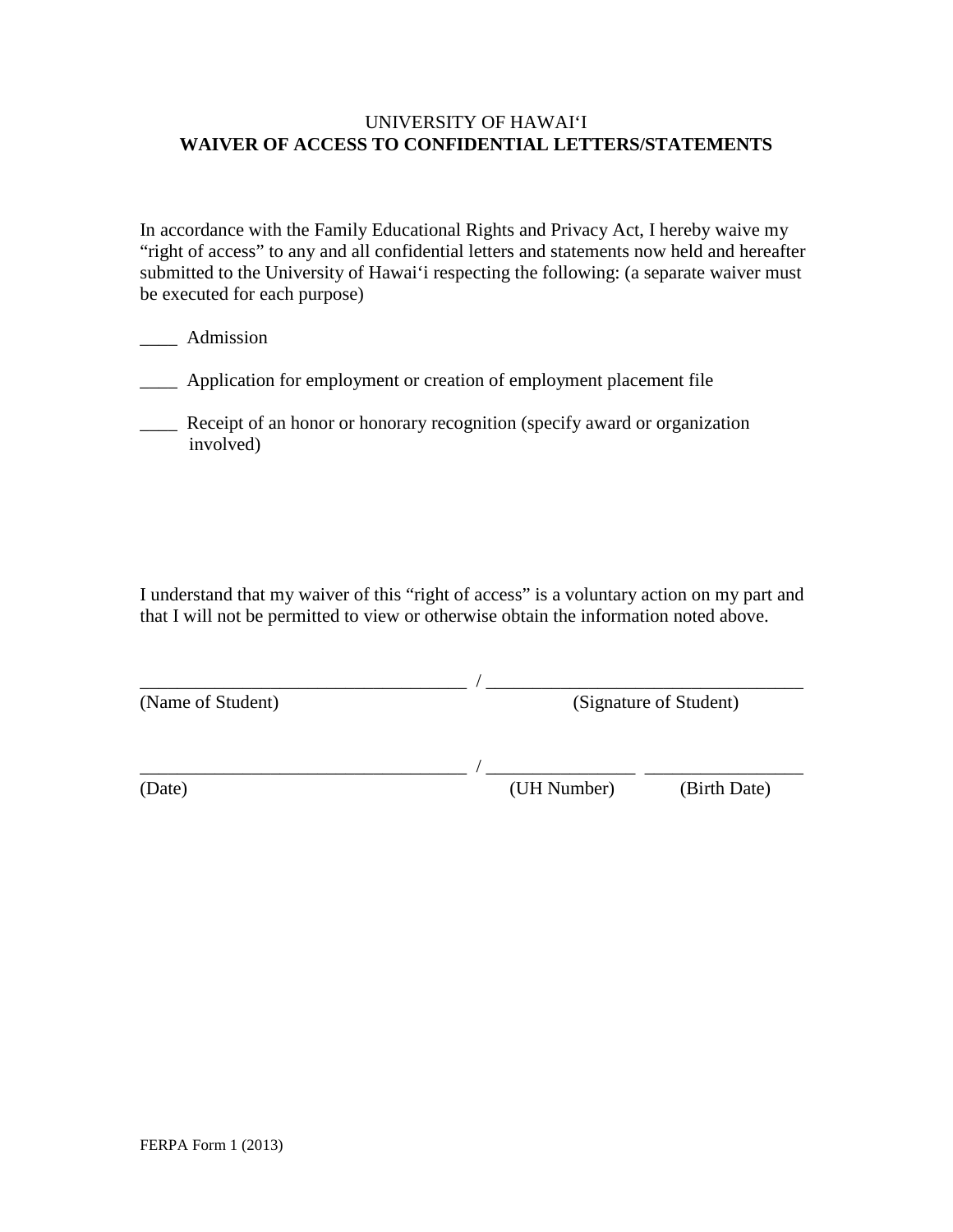### UNIVERSITY OF HAWAI'I **REQUEST TO OPT OUT OF DIRECTORY INFORMATION**

At the University of Hawai'i, the following information about a student can, by law, be released to the general public:

- Your name
- Major field of study
- Education level (i.e., freshman, sophomore, etc.)
- Fact of participation in officially recognized activities and sports
- Weight and height of members of athletic teams
- Dates of attendance
- Most recent educational institution attended
- Degrees and awards received
- Enrollment status (full-time and part-time)

You have the opportunity to suppress this information from public release. By signing this non-disclosure form, the above information will not be released to non-University personnel.

Note that if you decide to withhold directory information, the University will be unable to confirm your enrollment to prospective employers. I further understand that this request will be honored until rescinded by me in writing. Please consider very carefully the consequences of any decision by you to withhold directory information.

I request non-disclosure of my directory information.

| (Name of Student)     | (UH Number) | (Birth Date) |  |
|-----------------------|-------------|--------------|--|
| (Student's Signature) | (Date)      |              |  |

*Please note:* This request to suppress information from public release does not apply to class rosters such as those located on MyUH and Laulima. According to FERPA, a student cannot remain anonymous in class.

Non-disclosure of directory information does not prevent University of Hawai'i from disclosing personally identifiable information from a student's record to authorized representatives of federal, state and local agencies when that disclosure is in connection with financial aid for which the student has applied or which the student has received, or any of the other exceptions to signed consent found in §99.31 of the FERPA regulations.

The institution will honor your request to withhold your directory information but cannot assume responsibility to contact you for subsequent permission to release them. Your request for non-disclosure will remain in effect until rescinded in writing.

### UNIVERSITY OF HAWAI'I **REQUEST FOR REVOCATION OF NON-DISCLOSURE OF DIRECTORY INFORMATION**

I hereby authorize the University of Hawai'i to remove the non-disclosure block from my education record.

\_\_\_\_\_\_\_\_\_\_\_\_\_\_\_\_\_\_\_\_\_\_\_\_\_\_\_\_\_\_\_\_\_\_\_\_\_\_\_\_\_\_\_\_\_\_ \_\_\_\_\_\_\_\_\_\_\_\_\_\_\_\_\_\_\_\_\_\_\_\_\_\_\_ (Student's Signature) (Date)

(Date of Revocation) (Student Record Representative) (Representative's Signature)

 $\_$  ,  $\_$  ,  $\_$  ,  $\_$  ,  $\_$  ,  $\_$  ,  $\_$  ,  $\_$  ,  $\_$  ,  $\_$  ,  $\_$  ,  $\_$  ,  $\_$  ,  $\_$  ,  $\_$  ,  $\_$  ,  $\_$  ,  $\_$  ,  $\_$  ,  $\_$  ,  $\_$  ,  $\_$  ,  $\_$  ,  $\_$  ,  $\_$  ,  $\_$  ,  $\_$  ,  $\_$  ,  $\_$  ,  $\_$  ,  $\_$  ,  $\_$  ,  $\_$  ,  $\_$  ,  $\_$  ,  $\_$  ,  $\_$  ,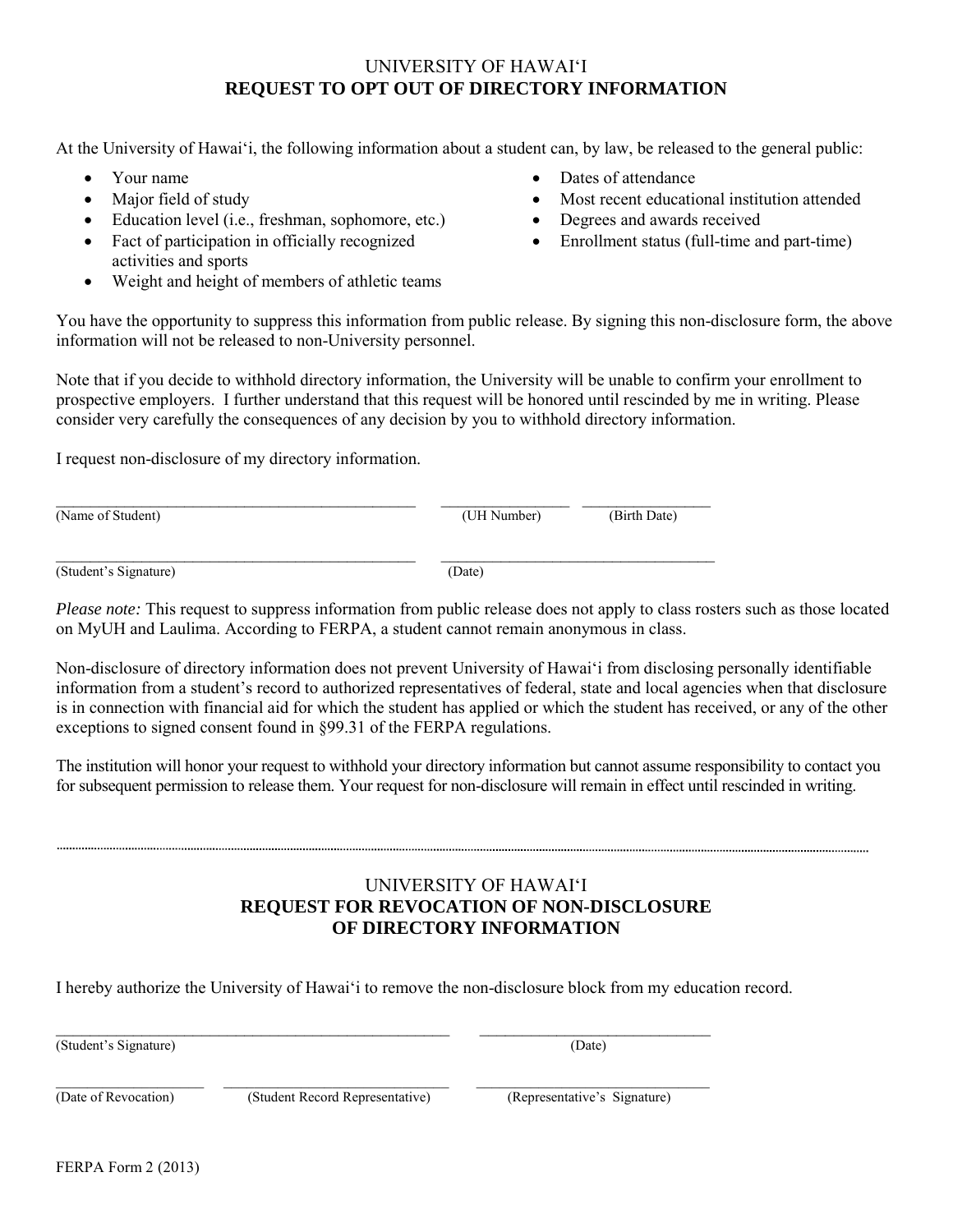# UNIVERSITY OF HAWAI'I **REQUEST BY STUDENT TO INSPECT EDUCATION RECORDS**

| <b>Section A</b> |                                                                                                                                                                                                      |          |  |
|------------------|------------------------------------------------------------------------------------------------------------------------------------------------------------------------------------------------------|----------|--|
|                  | $I, \underline{\hspace{1cm}}$ (Full name) $\longrightarrow \underline{\hspace{1cm}}$ (UH Number) $\longrightarrow$ $\underline{\hspace{1cm}}$ (Birth Date) $a \ (\underline{\hspace{1cm}}$ currently |          |  |
|                  |                                                                                                                                                                                                      |          |  |
|                  |                                                                                                                                                                                                      |          |  |
|                  |                                                                                                                                                                                                      | (Campus) |  |
|                  | hereby request to inspect my education records as follows:                                                                                                                                           |          |  |
|                  |                                                                                                                                                                                                      |          |  |
|                  |                                                                                                                                                                                                      |          |  |
|                  |                                                                                                                                                                                                      |          |  |
|                  |                                                                                                                                                                                                      |          |  |
|                  |                                                                                                                                                                                                      |          |  |
|                  |                                                                                                                                                                                                      |          |  |
|                  | <b>Section B</b> (To be filled in by Custodian of Education Records)                                                                                                                                 |          |  |
|                  |                                                                                                                                                                                                      |          |  |
|                  | Request by student is $\Box$ Approved $\Box$ Disapproved                                                                                                                                             |          |  |
|                  |                                                                                                                                                                                                      |          |  |
|                  |                                                                                                                                                                                                      |          |  |
|                  |                                                                                                                                                                                                      |          |  |
|                  | <b>Section C</b> (To be completed by student following the visual inspection of the                                                                                                                  |          |  |
|                  | requested education records)                                                                                                                                                                         |          |  |
|                  |                                                                                                                                                                                                      |          |  |
|                  |                                                                                                                                                                                                      |          |  |
|                  | granted access to the education records requested above.                                                                                                                                             |          |  |
|                  |                                                                                                                                                                                                      |          |  |
|                  |                                                                                                                                                                                                      |          |  |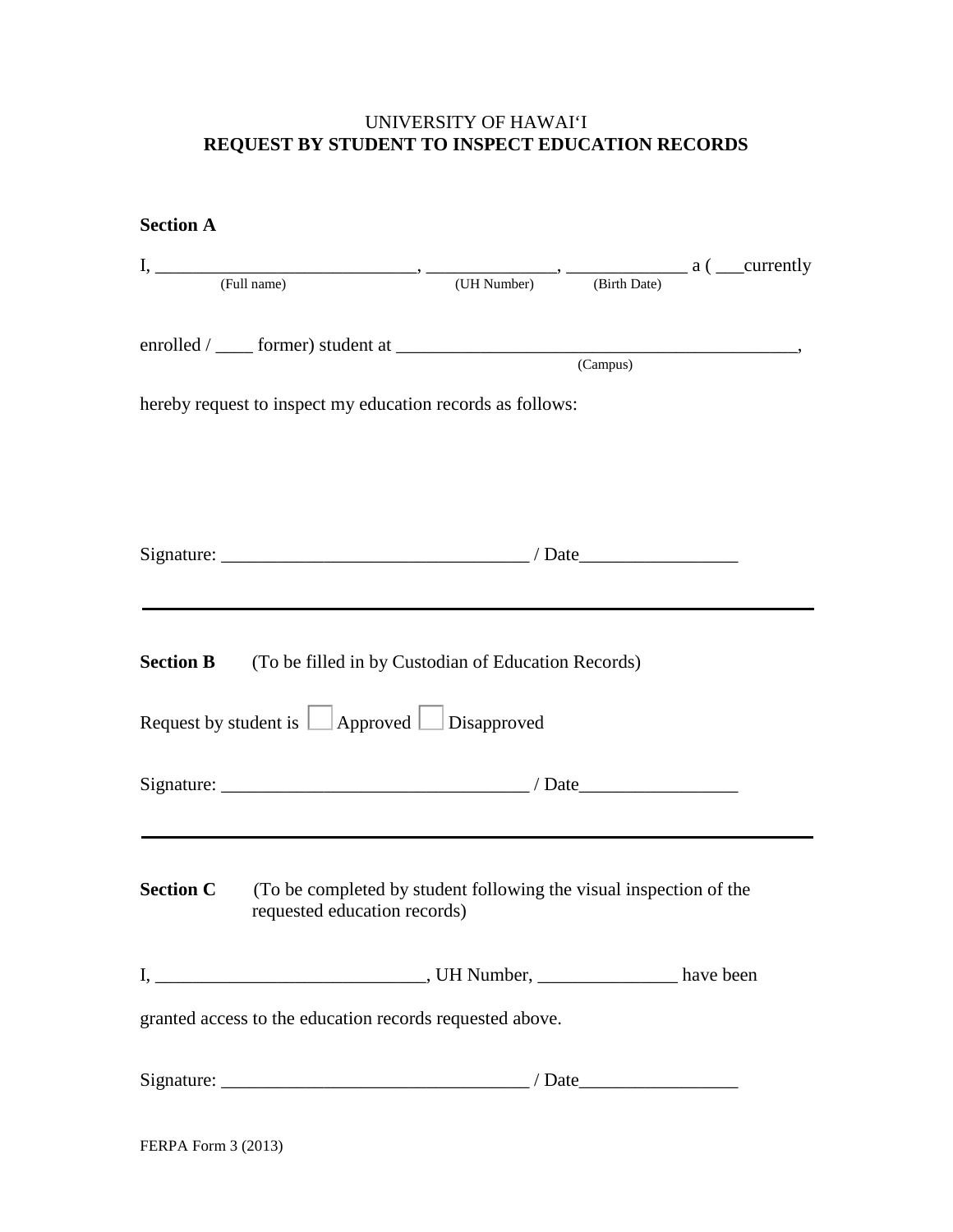## UNIVERSITY OF HAWAI'I **SUBPOENA PROCESSING CHECKLIST**

(To be completed by Custodian of Education Records)

| (Last Name)                    | (First) | (MI) |
|--------------------------------|---------|------|
|                                |         |      |
| Former/Maiden Name(s), if any: |         |      |
| <b>Mailing Address:</b>        |         |      |
|                                |         |      |
|                                |         |      |
|                                |         |      |
|                                |         |      |
| Attorney's Address:            |         |      |
|                                |         |      |
|                                |         |      |
|                                |         |      |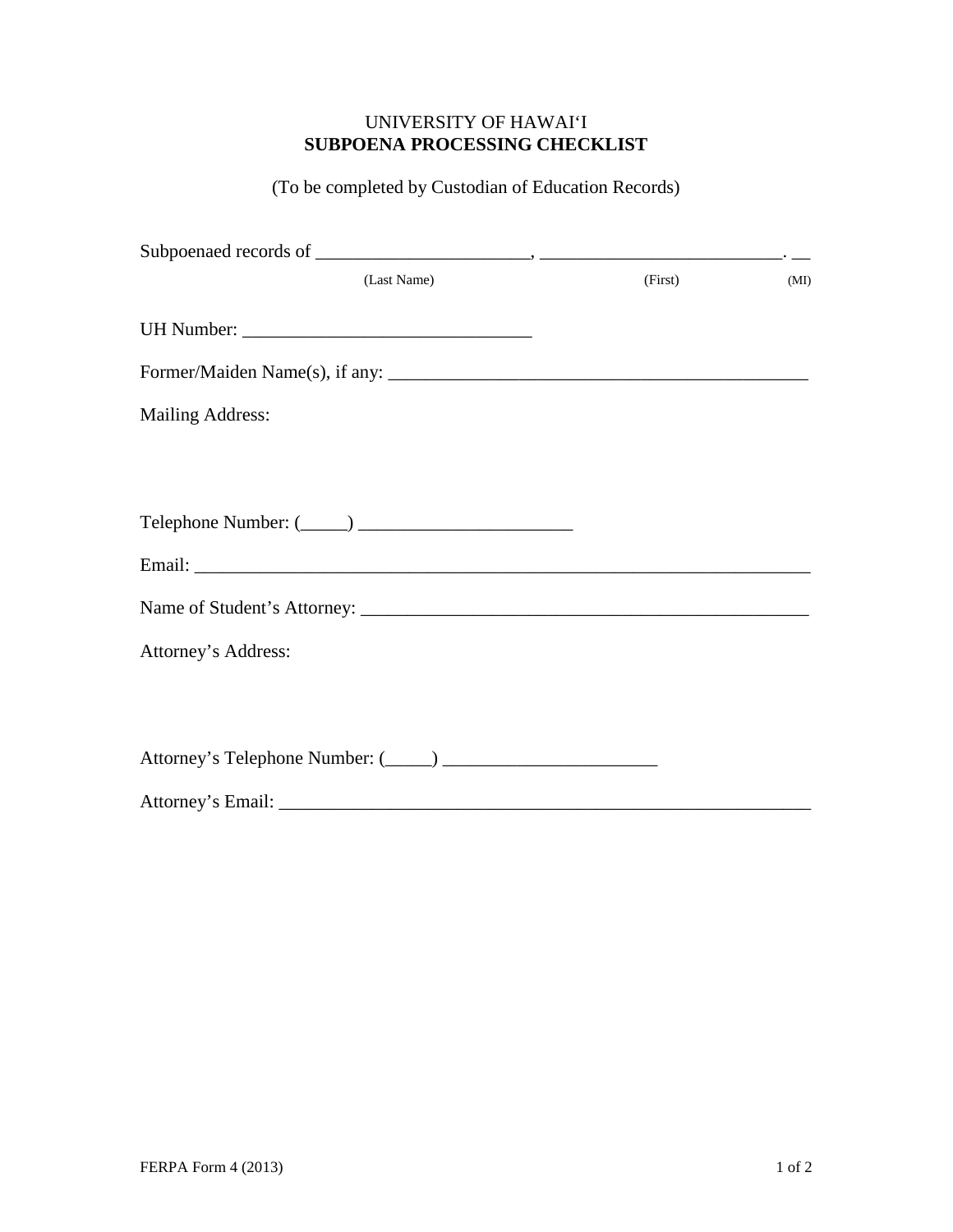# UNIVERSITY OF HAWAI'I **SUBPOENA CHECKLIST**

|                                  | Type of Subpoena: _______ For the attendance of witnesses                                                                                                                                                                      |
|----------------------------------|--------------------------------------------------------------------------------------------------------------------------------------------------------------------------------------------------------------------------------|
| (check all that apply)           | ____ For the production of documentary evidence                                                                                                                                                                                |
|                                  | ____ For taking depositions                                                                                                                                                                                                    |
|                                  |                                                                                                                                                                                                                                |
|                                  |                                                                                                                                                                                                                                |
|                                  |                                                                                                                                                                                                                                |
|                                  | Notified University General Counsel Office of Subpoena (optional): ____                                                                                                                                                        |
|                                  |                                                                                                                                                                                                                                |
| (check all that apply)           | Further Action Taken: None. No need to request extension of subpoena<br>compliance date as sufficient student notification time<br>allowed.                                                                                    |
|                                  | ____ Contacted requesting attorney for extension of compliance                                                                                                                                                                 |
|                                  | notification of student.                                                                                                                                                                                                       |
|                                  | _____ Request for extension granted.                                                                                                                                                                                           |
|                                  | Request for extension denied.                                                                                                                                                                                                  |
| (check all that apply)           | Contacted Student Via: _____ Telephone (Date / time) _____________________ at ____: _____                                                                                                                                      |
|                                  | Mailed FERPA Form 9 with photocopy of subpoena                                                                                                                                                                                 |
|                                  | (Date mailed): Universe of the mail of the mail of the state of the state of the state of the state of the state of the state of the state of the state of the state of the state of the state of the state of the state of th |
| Comments:                        |                                                                                                                                                                                                                                |
|                                  |                                                                                                                                                                                                                                |
|                                  |                                                                                                                                                                                                                                |
|                                  |                                                                                                                                                                                                                                |
| (Custodian of Education Records) |                                                                                                                                                                                                                                |

c: University General Counsel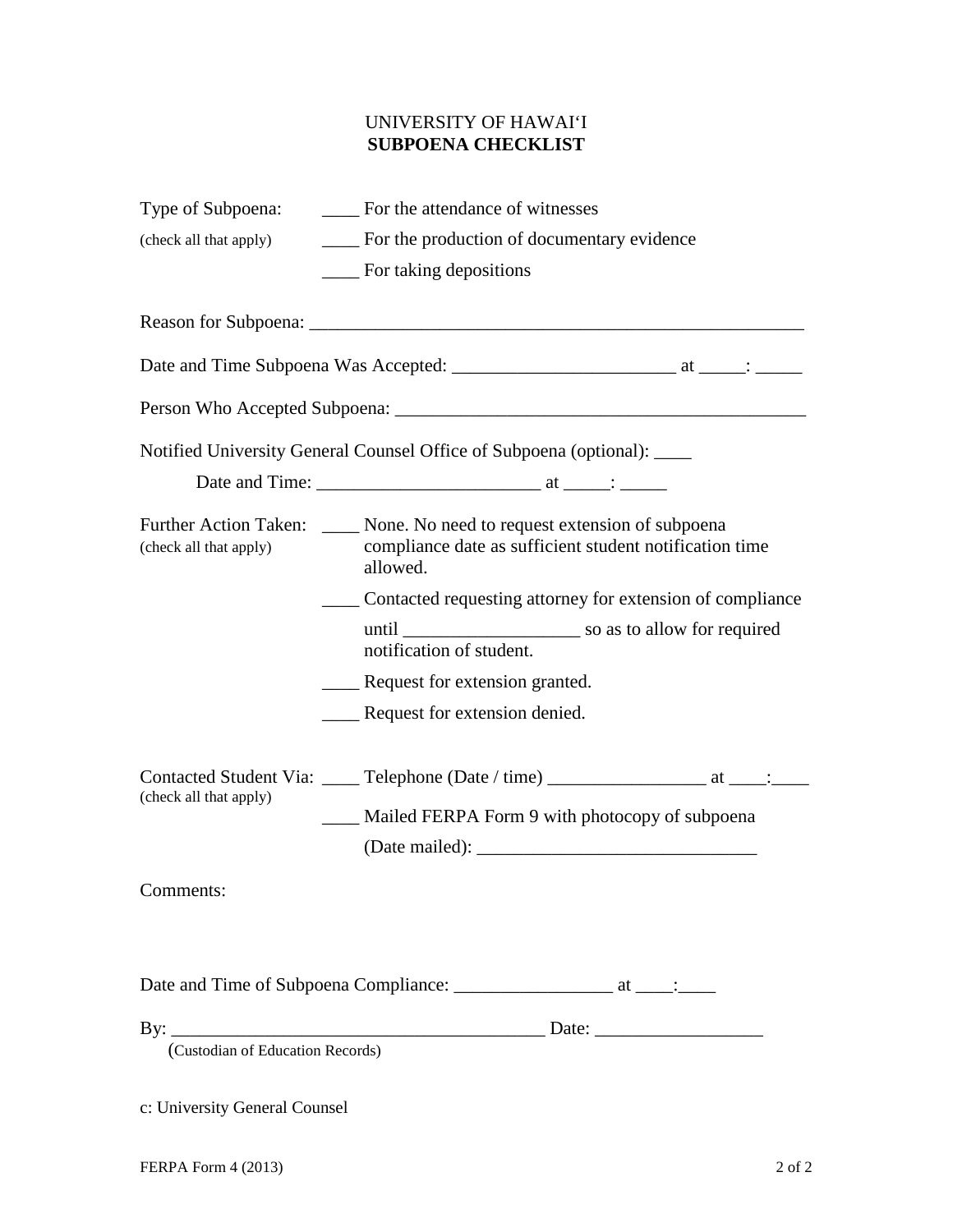### UNIVERSITY OF HAWAI'I NOTIFICATION OF SUBPOENAED RECORDS

| (Full Name of Student)                                                                                                               | (UH Number)                        | (Birth date)      |
|--------------------------------------------------------------------------------------------------------------------------------------|------------------------------------|-------------------|
| (Address of Student)                                                                                                                 |                                    |                   |
| Your official records as listed below which are held by the                                                                          |                                    |                   |
|                                                                                                                                      | at                                 |                   |
| (Office/Department)                                                                                                                  |                                    | (Campus)          |
| have been subpoenaed by (see copy attached):                                                                                         |                                    |                   |
| The office named above will comply with the subpoena on _                                                                            |                                    |                   |
|                                                                                                                                      |                                    | (Mo. / Day / Yr.) |
| Specific records subpoenaed:                                                                                                         |                                    |                   |
|                                                                                                                                      |                                    |                   |
|                                                                                                                                      |                                    |                   |
|                                                                                                                                      |                                    |                   |
|                                                                                                                                      |                                    |                   |
|                                                                                                                                      |                                    |                   |
| This letter constitutes official notification to you as required by the Family Educational<br><b>Rights and Privacy Act of 1974.</b> |                                    |                   |
| Sincerely,                                                                                                                           |                                    |                   |
|                                                                                                                                      | (Custodian of Educational Records) | (Date)            |

(To be completed in duplicate with one copy kept in Custodian's files; other copy attached to the student's records which are released.)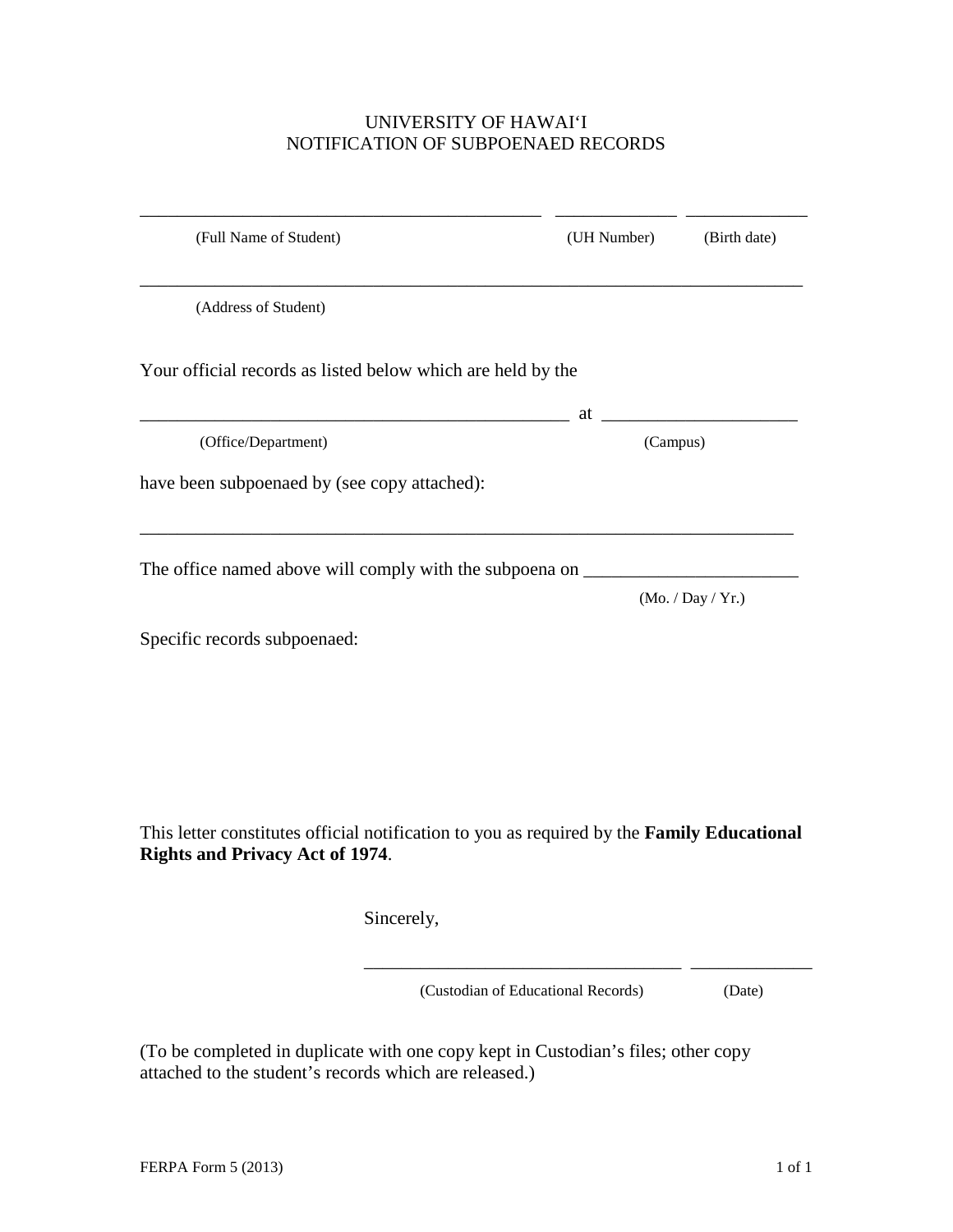# UNIVERSITY OF HAWAI'I RECORD OF REQUEST FOR AND DISCLOSURE OF STUDENT RECORDS

|      |              | Student's Name                                                |                                              |                     |  |              |
|------|--------------|---------------------------------------------------------------|----------------------------------------------|---------------------|--|--------------|
|      |              | Records to which student has waived "right to access" (list): |                                              |                     |  |              |
| Date | Requested by | Eligibility by Reason of                                      | Purpose of Disclosure                        | Granted Denied Date |  | Per Official |
|      |              |                                                               |                                              |                     |  |              |
|      |              |                                                               |                                              |                     |  |              |
|      |              |                                                               | <u> 2000 - Andrea Andrew Maria (b. 2000)</u> |                     |  |              |
|      |              |                                                               |                                              |                     |  |              |
|      |              |                                                               |                                              |                     |  |              |
|      |              | <u> 1989 - Alexandr Alexandr III, martx</u>                   |                                              |                     |  |              |
|      |              |                                                               |                                              |                     |  |              |
|      |              |                                                               |                                              |                     |  |              |
|      |              |                                                               |                                              |                     |  |              |
|      |              |                                                               |                                              |                     |  |              |
|      |              |                                                               |                                              |                     |  |              |

Enter all requests for disclosure of the student's education records, except those involving the student or university officials with a legitimate educational interest.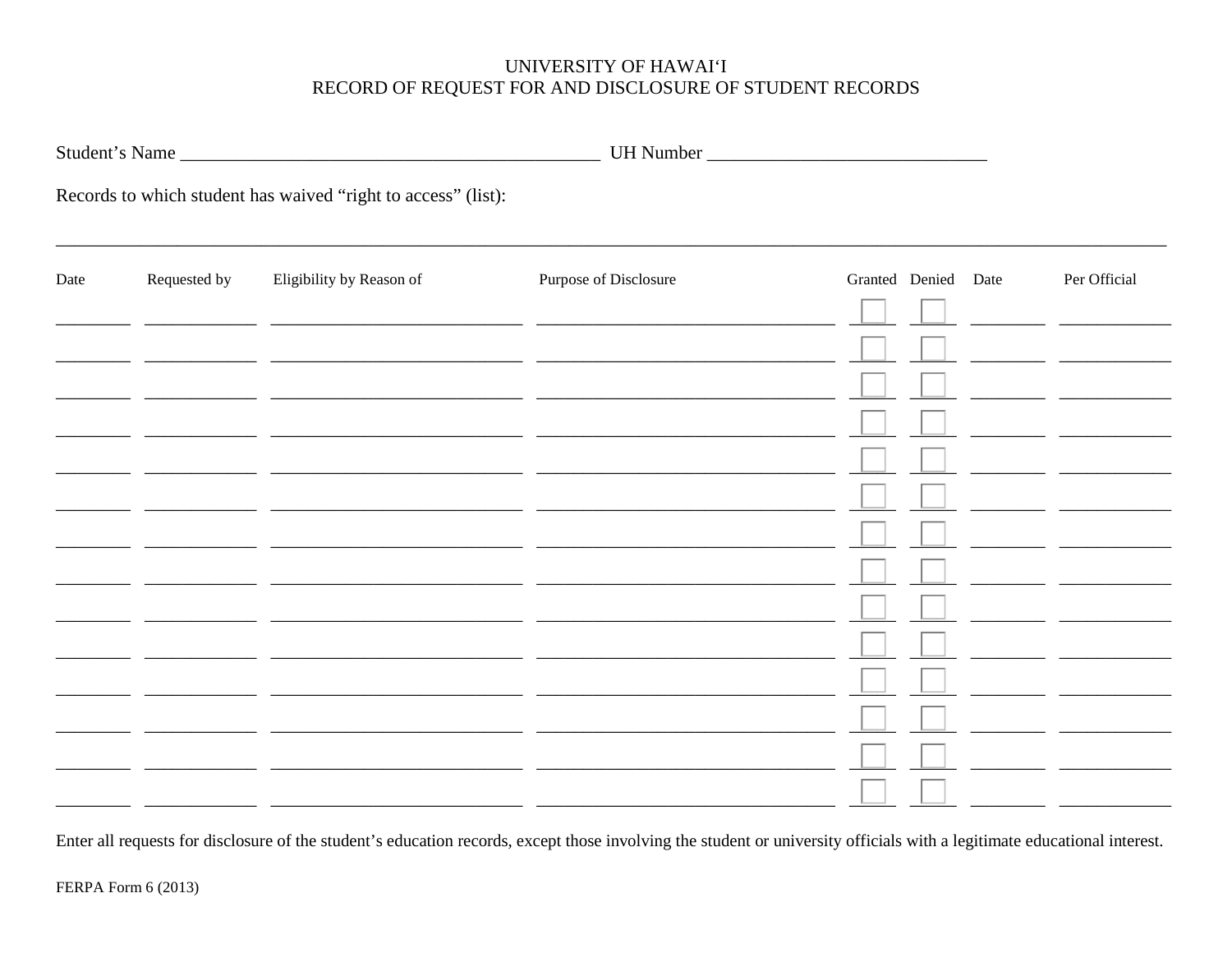#### UNIVERSITY OF HAWAI'I **CONSENT TO DISCLOSE EDUCATION RECORDS TO THIRD PARTY**

|                                              |             |              | hereby give my            |
|----------------------------------------------|-------------|--------------|---------------------------|
| (Full Name)                                  | (UH Number) | (Birth Date) |                           |
| consent to have my education records for the |             |              | semester disclosed to the |
| following authorized individual:             |             |              |                           |
| Specific Records to be Disclosed:            |             |              |                           |

Reason for Disclosure:

Third party must present a valid photo ID if appearing in person or must answer the following security question in order to access information specified above.

Security Question:

Answer:

(Student's Signature) (Date)

This request may be canceled at any time by the student. Requests to cancel must be submitted in writing.

\_\_\_\_\_\_\_\_\_\_\_\_\_\_\_\_\_\_\_\_\_\_\_\_\_\_\_\_\_\_\_\_\_\_\_\_\_\_\_\_\_\_\_\_\_\_\_\_\_ \_\_\_\_\_\_\_\_\_\_\_\_\_\_\_\_\_\_

(This consent form is required by the Family Education Rights and Privacy Act of 1974.)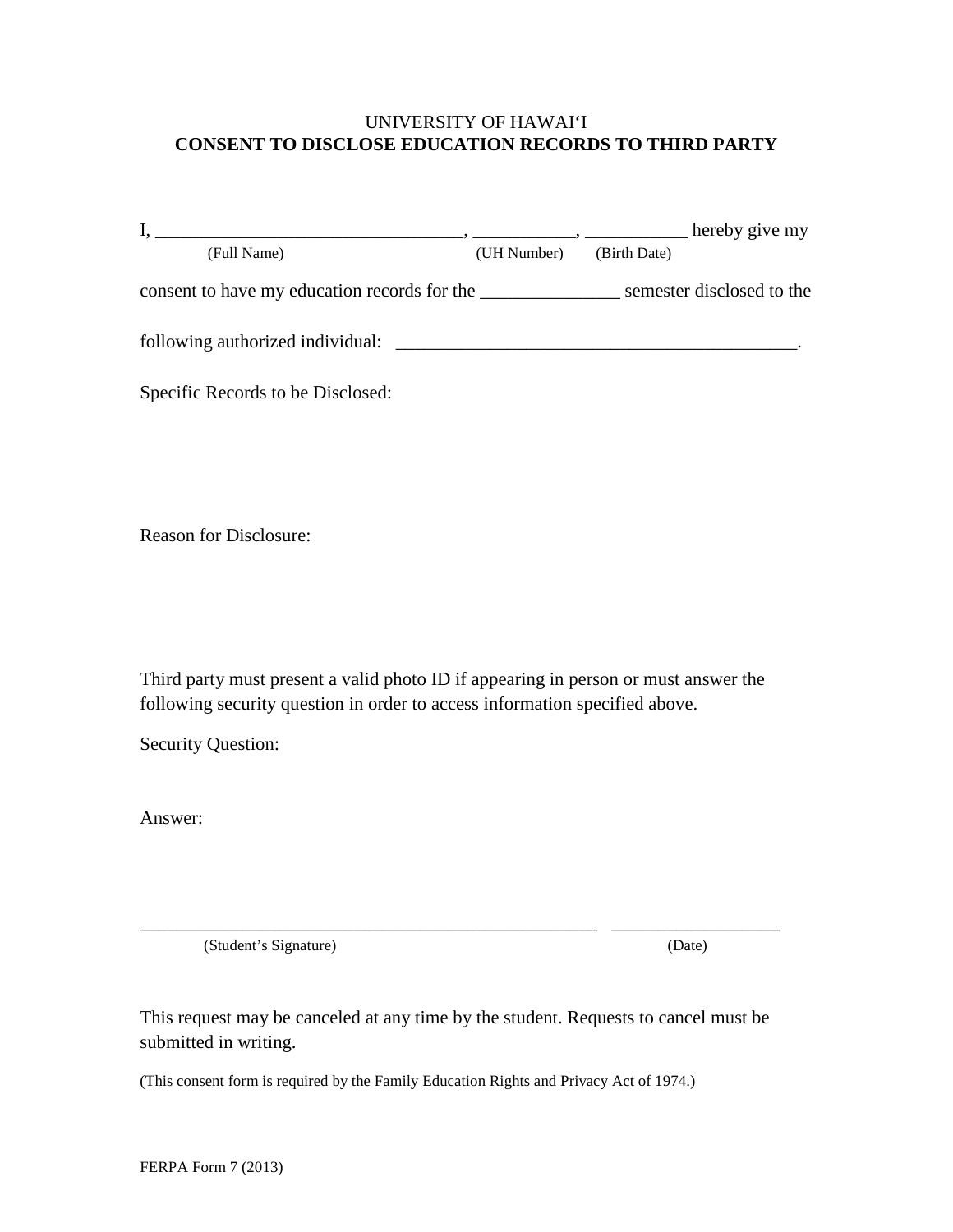#### UNIVERSITY OF HAWAI'I **REQUEST TO AMEND EDUCATION RECORDS**

| (Full Name)                                                                                                                                                                                                                                                                                                                                                                                                | (UH Number)     | (Birth Date) |                       |
|------------------------------------------------------------------------------------------------------------------------------------------------------------------------------------------------------------------------------------------------------------------------------------------------------------------------------------------------------------------------------------------------------------|-----------------|--------------|-----------------------|
| the following document(s) $\frac{1}{\sqrt{1-\frac{1}{\sqrt{1-\frac{1}{\sqrt{1-\frac{1}{\sqrt{1-\frac{1}{\sqrt{1-\frac{1}{\sqrt{1-\frac{1}{\sqrt{1-\frac{1}{\sqrt{1-\frac{1}{\sqrt{1-\frac{1}{\sqrt{1-\frac{1}{\sqrt{1-\frac{1}{\sqrt{1-\frac{1}{\sqrt{1-\frac{1}{\sqrt{1-\frac{1}{\sqrt{1-\frac{1}{\sqrt{1-\frac{1}{\sqrt{1-\frac{1}{\sqrt{1-\frac{1}{\sqrt{1-\frac{1}{\sqrt{1-\frac{1}{\sqrt{1-\frac{1}{$ |                 |              |                       |
|                                                                                                                                                                                                                                                                                                                                                                                                            | (Type or Title) |              |                       |
|                                                                                                                                                                                                                                                                                                                                                                                                            |                 |              | $\cdot$ dated $\cdot$ |
| (Name, if known)                                                                                                                                                                                                                                                                                                                                                                                           |                 |              |                       |
| and contained in my education records, hereby question the ______ content ______ accuracy                                                                                                                                                                                                                                                                                                                  |                 |              |                       |
| of the document(s). Specific content questioned:                                                                                                                                                                                                                                                                                                                                                           |                 |              |                       |

I am therefore requesting that the following action be taken:

- \_\_\_\_ That the entire document be destroyed.
- \_\_\_\_ That the document be returned to the originator.
- \_\_\_\_ That the specific portion in question be removed from my folder.
- \_\_\_\_ That this request be permanently affixed to the document.
- \_\_\_\_ That the following be substituted for the questioned portion:

The reason for my request is:

I understand that the author of the document described above will be provided an opportunity to review the document and indicate his/her position relative to my request. Should the author choose to respond, I understand I will be provided access to his reply.

Signature of Student\_\_\_\_\_\_\_\_\_\_\_\_\_\_\_\_\_\_\_\_\_\_\_\_\_\_\_\_\_\_\_\_\_\_\_\_\_ / Date \_\_\_\_\_\_\_\_\_\_\_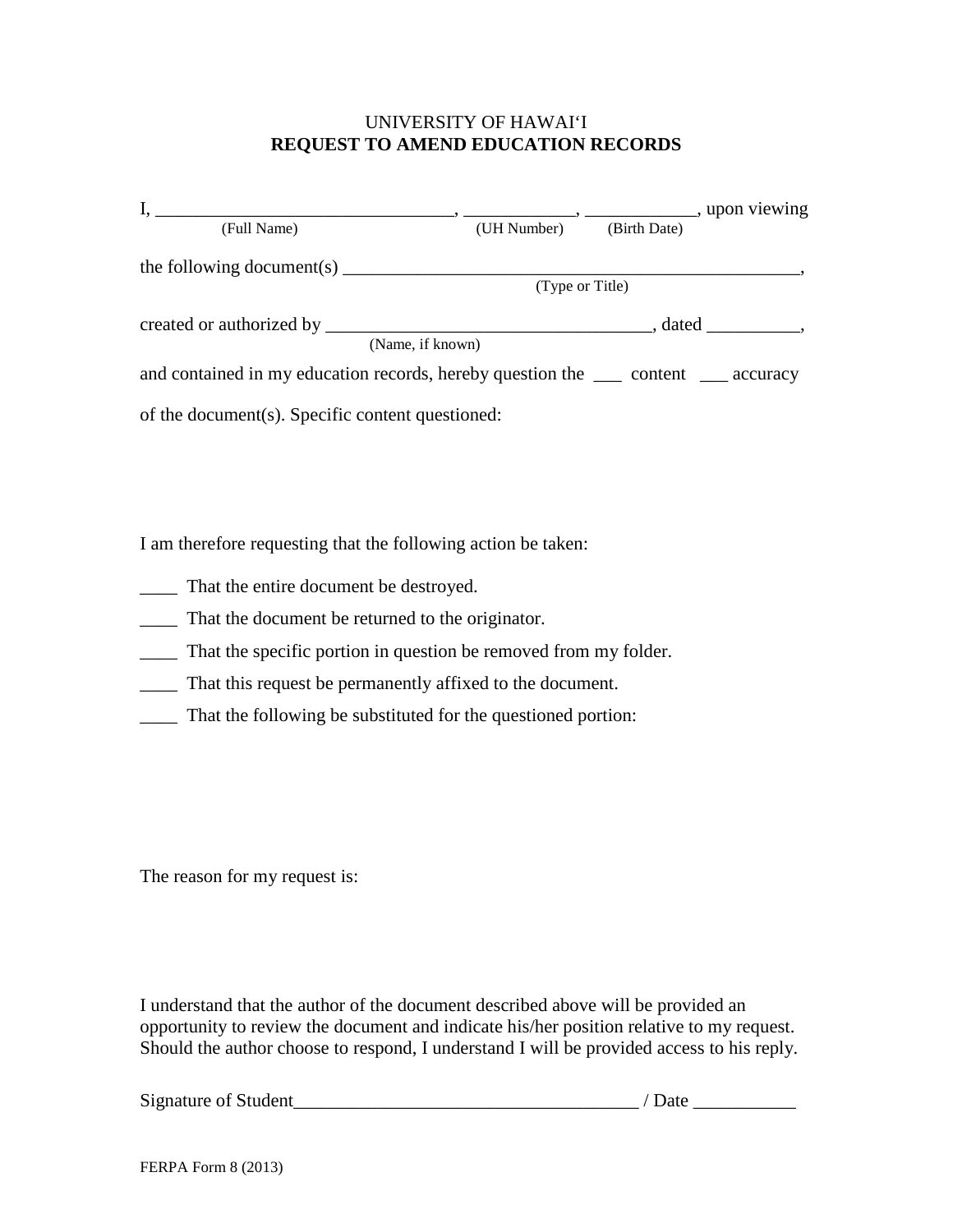### UNIVERSITY OF HAWAI'I **RESPONSE TO STUDENT REQUEST TO AMEND EDUCATION RECORDS BY THE CREATOR OF THE DOCUMENT**

I have read the request to amend student education records regarding

|                                                                             | , dated     |              |
|-----------------------------------------------------------------------------|-------------|--------------|
| (Type of Document)                                                          |             |              |
| by                                                                          |             |              |
| (Name of student)                                                           | (UH Number) | (Birth Date) |
| and recommend the following:                                                |             |              |
| That the entire document be destroyed.                                      |             |              |
| That the document be returned to me.                                        |             |              |
| That the specific portion in question be removed from the student's folder. |             |              |
| That the following be substituted for the questioned portion:               |             |              |
|                                                                             |             |              |

\_\_\_\_ That the contents of the document remained unchanged.

This recommendation is made because

I understand that if I do not respond within seven working days after receiving notice of this request, the University may proceed on the basis of available information. I further understand that this reply will be made available to the student.

| Signed | / Date |
|--------|--------|
|        |        |
| Title  |        |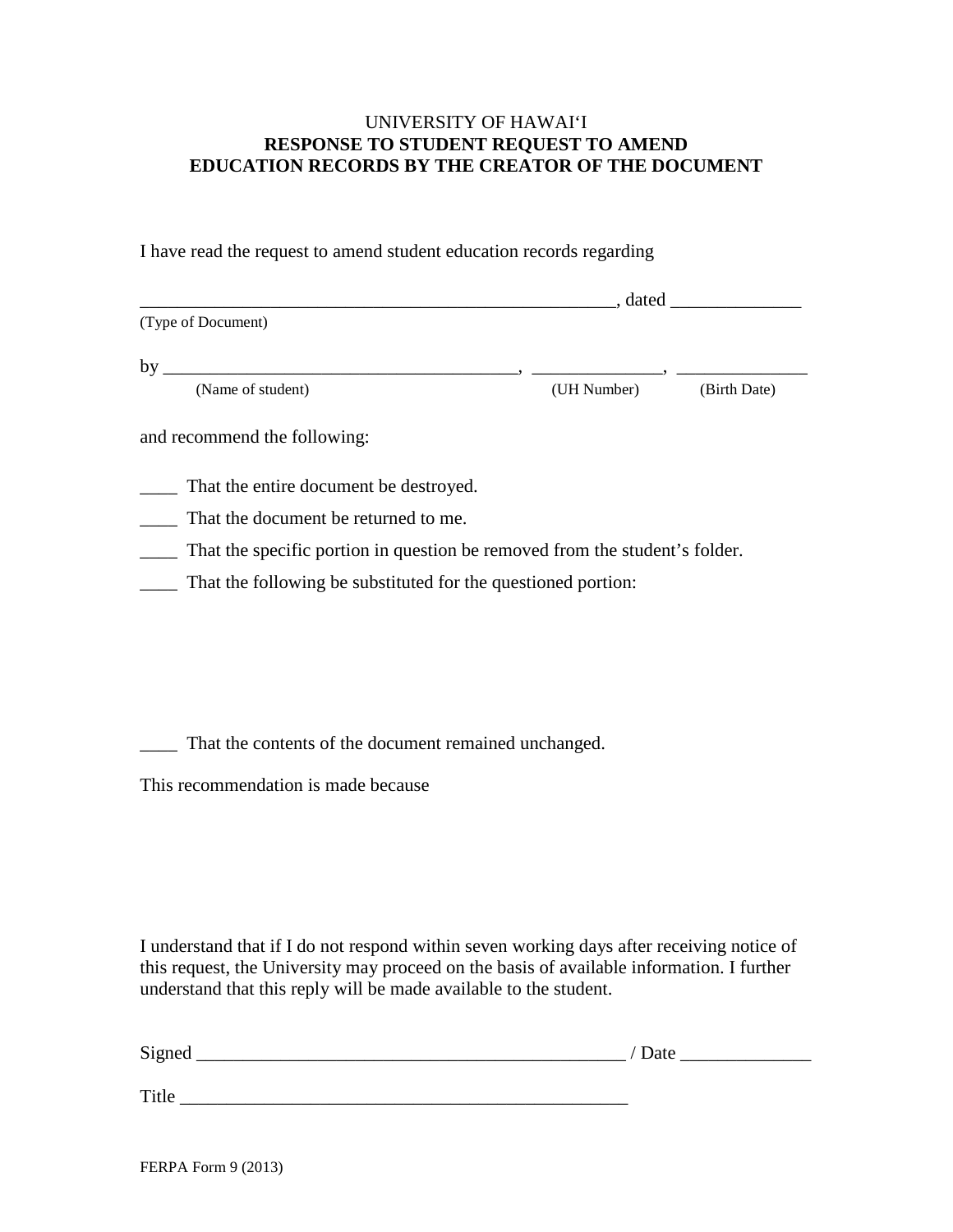# UNIVERSITY OF HAWAI'I **REQUEST FOR HEARING**

|                                   |                    | hereby request          |
|-----------------------------------|--------------------|-------------------------|
| (Full Name)                       | (UH Number)        | (Birth Date)            |
| that a hearing be held concerning | access to          | accuracy of my records. |
| This request is related to my     | request for access | request to amend,       |
| dated                             |                    |                         |

This hearing is being requested because:

| (Date)                                                   |
|----------------------------------------------------------|
|                                                          |
| Date: $\frac{1}{\sqrt{1-\frac{1}{2}} \cdot \frac{1}{2}}$ |
|                                                          |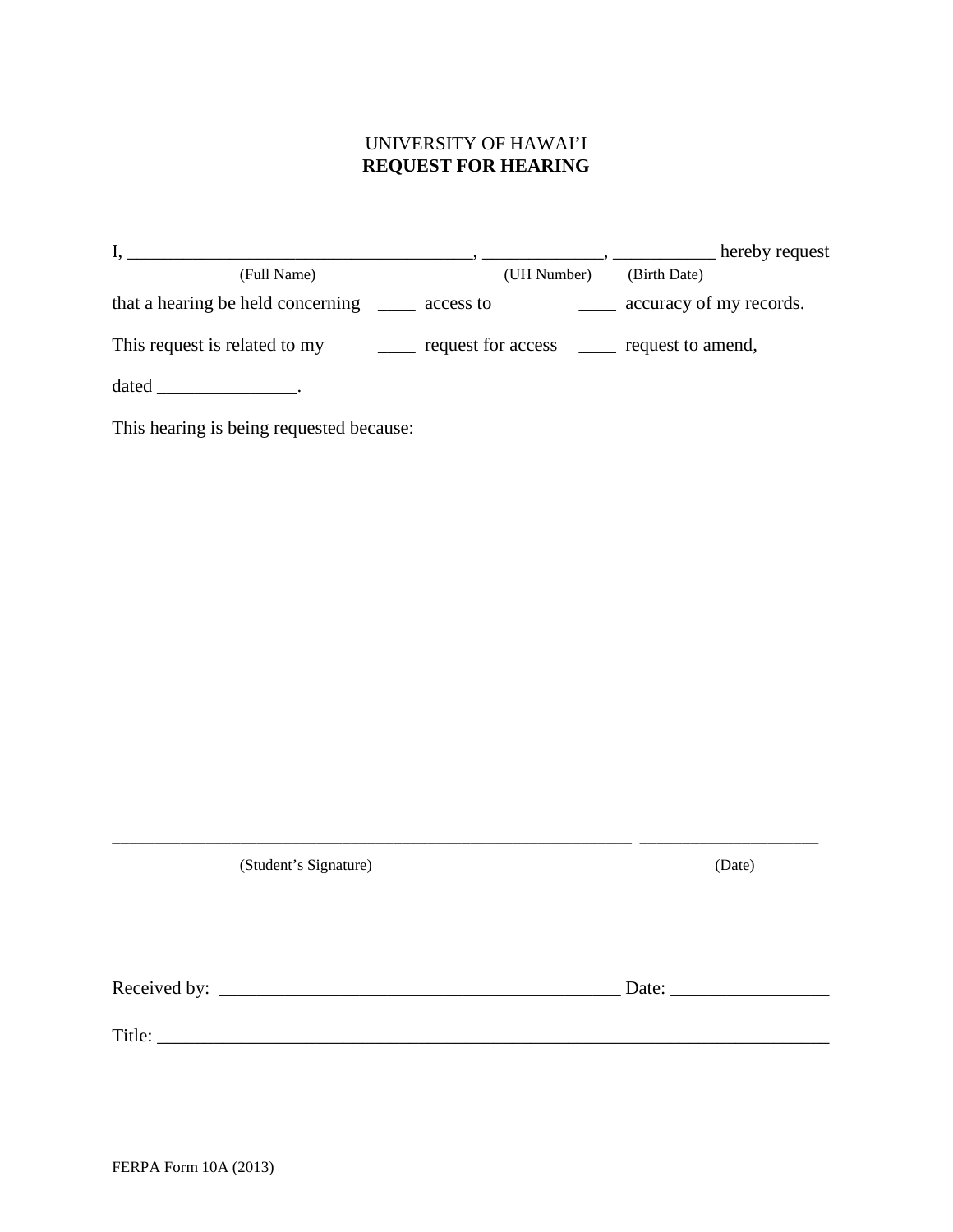## UNIVERSITY OF HAWAI'I **REQUEST FOR HEARING**

\_\_\_\_\_\_\_\_\_\_\_\_\_\_\_\_\_\_\_\_\_\_\_\_\_\_\_\_\_\_\_\_\_\_\_\_\_\_\_\_\_\_\_\_\_\_\_\_\_\_\_\_\_\_\_\_\_\_\_\_\_\_ \_\_\_\_\_\_\_\_\_\_\_\_\_\_\_\_\_\_\_\_\_

\_\_\_\_\_\_\_\_\_\_\_\_\_\_\_\_\_\_\_\_\_\_\_\_\_\_\_\_\_\_\_\_\_\_\_\_\_\_\_\_\_\_\_\_\_\_\_\_\_\_\_\_\_\_\_\_\_\_\_\_\_\_ \_\_\_\_\_\_\_\_\_\_\_\_\_\_\_\_\_\_\_\_\_

Student Name:

UH Number: \_\_\_\_\_\_\_\_\_\_\_\_\_\_\_

Informal Resolution (if applicable):

(Student's Signature) (Date)

(Department Head Signature) (Date)